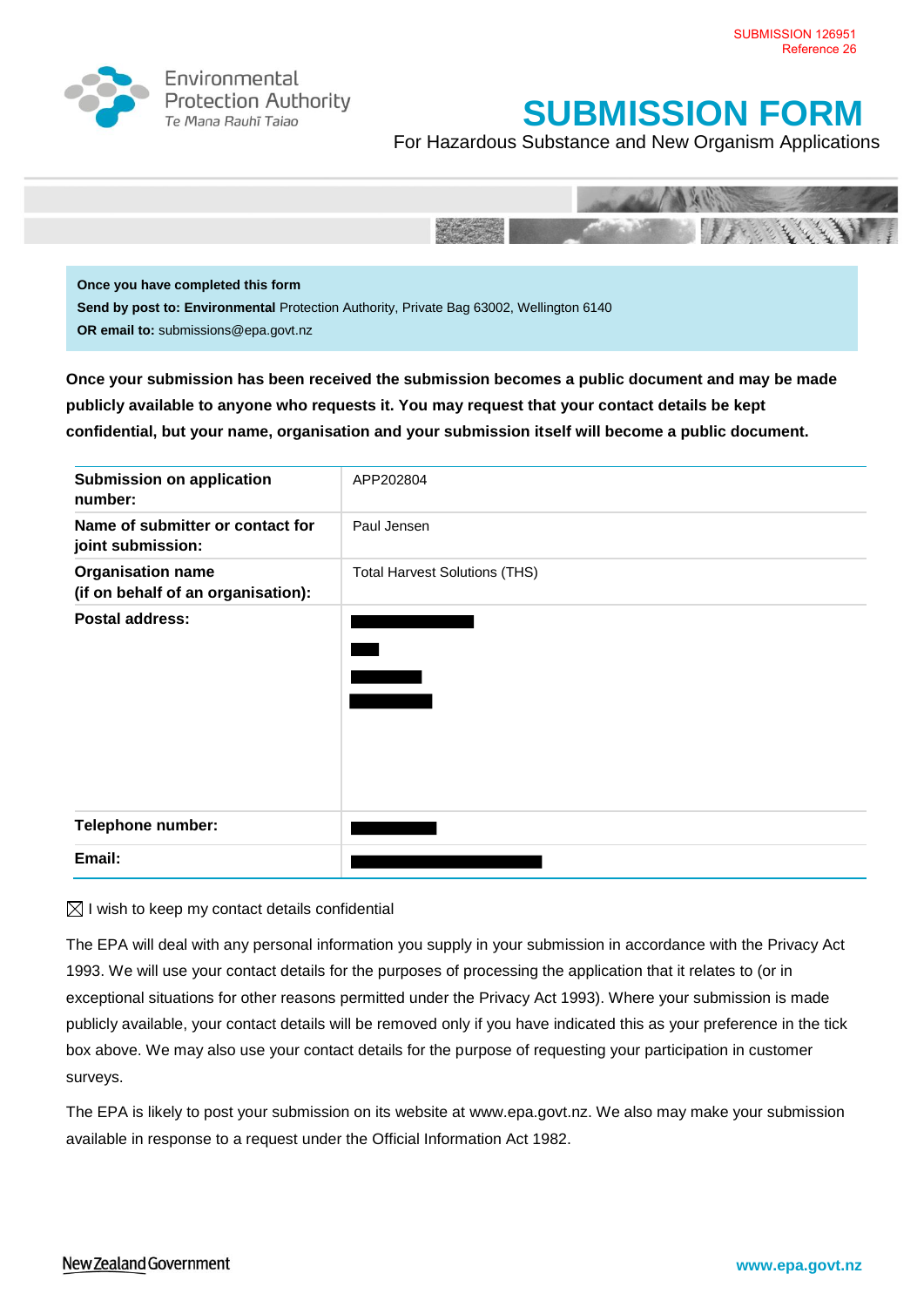**Submission Form**

**2**

 $\boxtimes$  I support the application

 $\Box$  I oppose the application

 $\Box$  I neither support or oppose the application

# **The reasons for making my submission are**<sup>1</sup> **: (further information can be appended to your submission, see footnote).**

TOTAL HARVEST SOLUTIONS (THS) is an independently owned company providing a range of forestry related services to forest owners and contractors alike. The key aspect of advice is around efficient plantation forest management practices, in particular harvesting, transport and marketing. THS supports the application from Draslovka, seeking an approval to import EDN for use as a fumigant for "in hold" and "on shore" applications on export logs and timber in New Zealand. The industry needs an alternative to Methyl bromide for log fumigation and EDN appears the most suitable. If there is not full recapture and or an alternative to methyl bromide in place before October 2020 log exports will be sevely and negatively impacted and therefore impacting Forest Owners, Sector related Businesses and vast Kiwi jobs in the industry alike.

**All submissions are taken into account by the decision makers. In addition, please indicate whether or not you also wish to speak at a hearing if one is held.**

 $\Box$  I wish to be heard in support of my submission (this means that you can speak at the hearing)

 $\boxtimes$  I do not wish to be heard in support of my submission (this means that you cannot speak at the hearing)

**If neither box is ticked, it will be assumed you do not wish to appear at a hearing.**

#### **I wish for the EPA to make the following decision:**

Approval to import ethanedinitrile (EDN), as a timber/log fumigant under commercial conditions

 $\overline{a}$ 

<sup>1</sup> Further information can be appended to your submission, if you are sending this submission electronically and attaching a file we accept the following formats – Microsoft Word, Text, PDF, ZIP, JPEG and JPG. The file must be not more than 8Mb.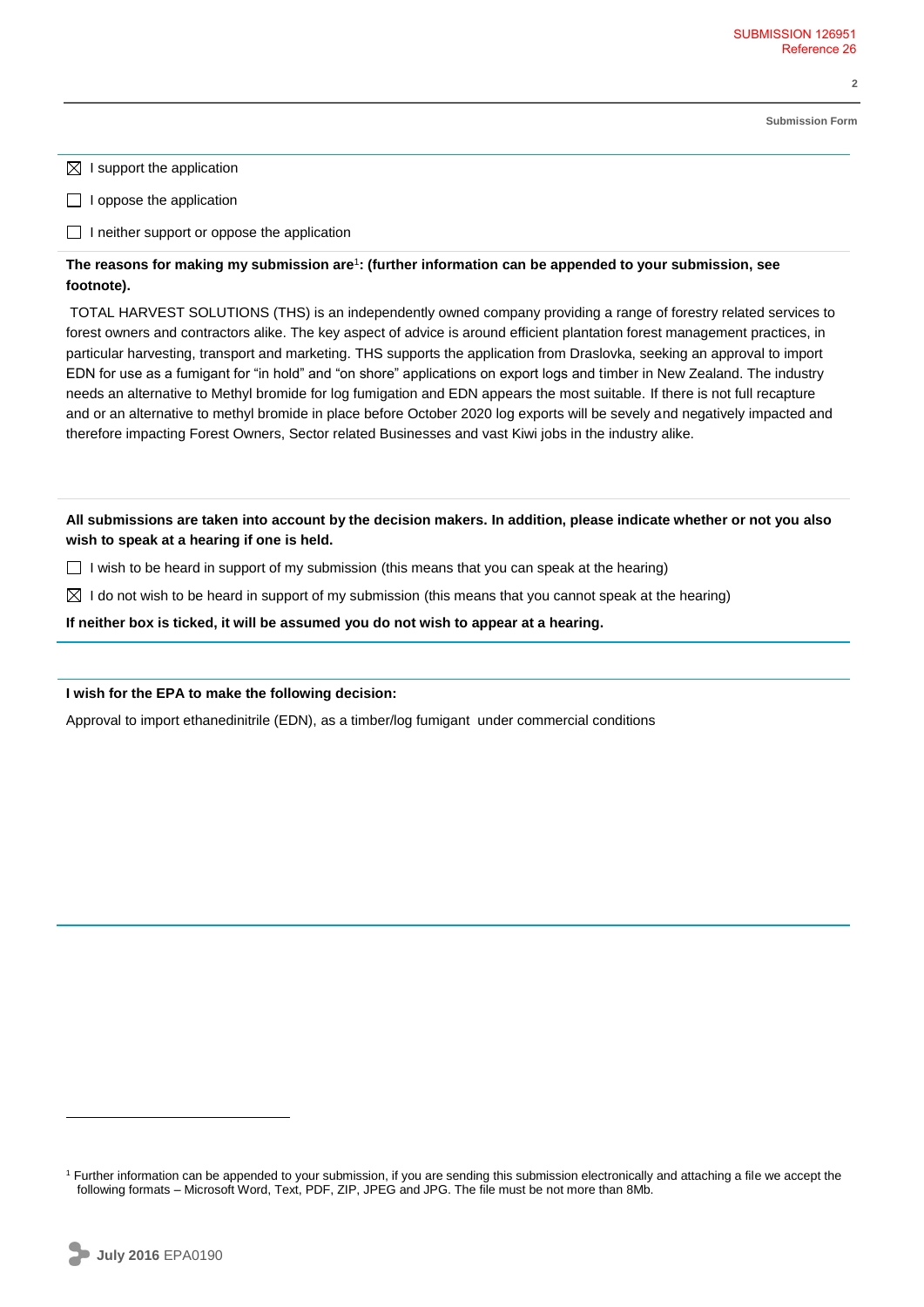

# **TOTAL HARVEST SOLUTIONS (THS) Submission to the Environmental Protection Authority**

**Email:** EDN@epa.govt.nz

**THS is in SUPPORT of the application to import EDN APP202804, as a fumigant for use on timber/logs under commercial conditions.**

#### **Executive summary**

THS supports the application from Draslovka, seeking an approval to import EDN for use as a fumigant for "in hold" and "on shore" applications on export logs and timber in New Zealand. The industry needs an alternative to Methyl bromide for log fumigation and EDN appears the most suitable.

## **An introduction to the THS submission**

- **TOTAL HARVEST SOLUTIONS (THS)** is an independently owned company providing a range of forestry related services to forest owners and contractors alike. The key aspect of advice is around efficient plantation forest management practices, in particular harvesting, transport and marketing.
	- o THS employ a number of harvesting and trucking contractors whom the export business is critical to their business and employment. There are a range of support jobs attached to the wider industry and so its not just those employed directly in the operations, it's the support jobs as well that rely on the export log business.
- THS exports approximately 200,000 JAS of export logs from the Nelson Port, to the dominant market of China, with secondary market being Korea. Our total sales revenue is approximately US\$28,000,000 (NZ\$40,000,000).
- Approximately 98% of THS volume requires phytosanitary fumigation treatment before leaving NZ waters. As Nelson doesn't accept 'on port' fumigation with methyl bromide, 100% of THS volume destined for China is loaded under-deck on the vessel and taken to another port to complete loading. Therefore 100% of THS volume is treated with Phosphine when destined for China.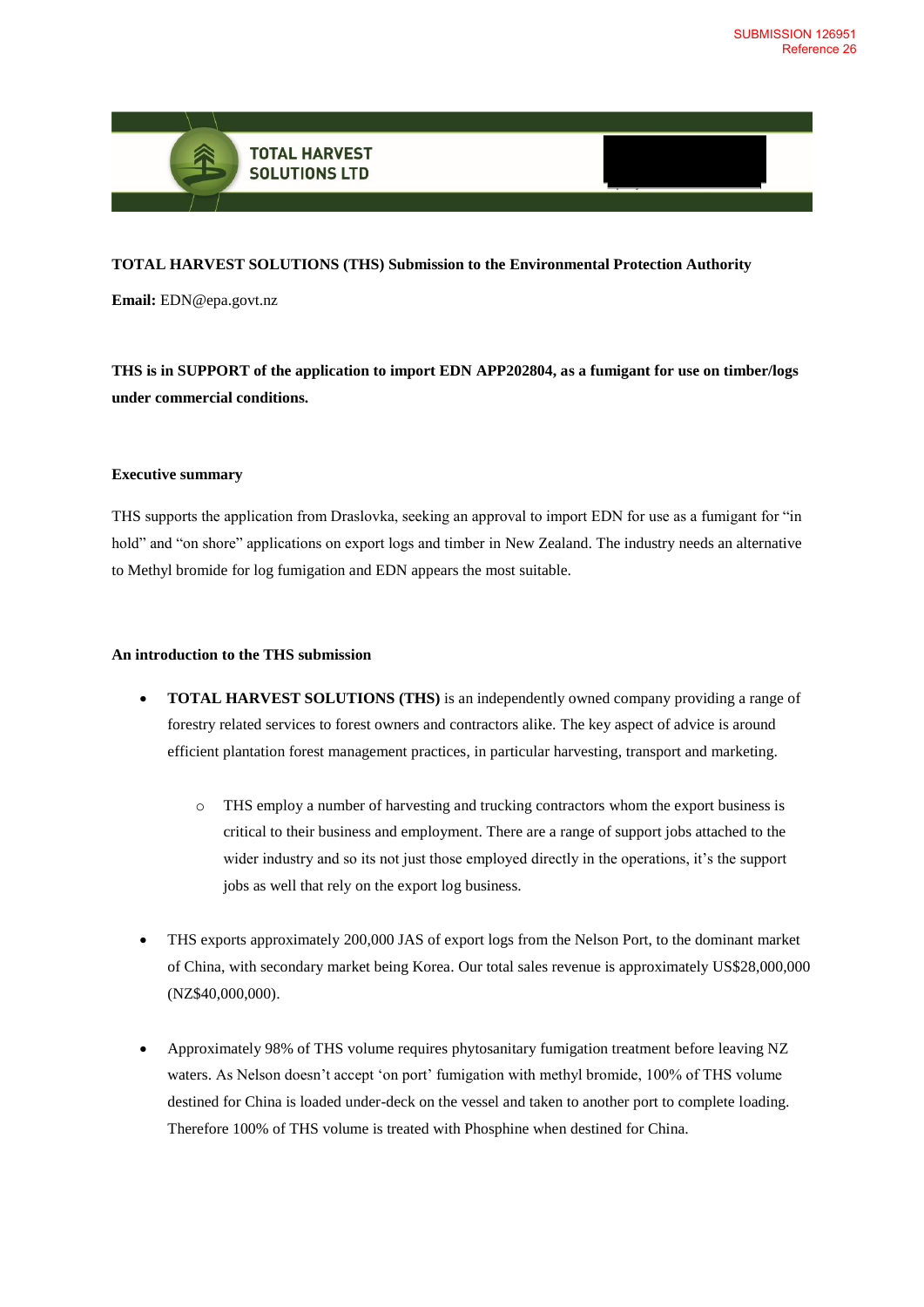- o Although 100% of THS volume is Phosphine treated, which is common for a number of other exporters, there is a very real understanding by THS for the need to have an alternative to methyl bromide for the THS business and wider NZ forestry sector.
- o THS recognize the previous ERMA 2010 review and the now EPA requirement that methyl bromide be phased out or recaptured by October 2020. THS support good Environmental and Health and Safety practices and therefore support the introduction of EDN in this regard.
- THS indirectly contracts Marshalling, Stevedoring and Fumigation services to undertake the log receipt, storage, inventory management fumigation and vessel loading activities enabling our logs to be exported to the destination markets.
- Debarking is not considered a robust alternative to fumigation for THS due to scale at Nelson and the grade mix THS produces e.g. many grades and rough and short and therefore not suitable for debarking.

## **If no alternative to Methyl Bromide**

.

- THS is concerned that an alternative to methyl bromide is not identified and used in the future for phytosanitary treatment of log export. THS requires other ports to continue to be able to fumigate 'on port' for the vessel deck cargo, and or if EDN is accepted by the EPA, Nelson Port may accept EDN for 'on port' fumigation as an alternative to methyl bromide in the future which is currently not accepted. If other ports are unable to fumigate deck cargo, the supply chain costs will increase significantly impacting return to Nelson based forest owners.
- As THS supply local domestic sawmills and pulp mills as well, there would a direct supply impact on them as THS see export logs complementing domestic markets/customers and if unable to export economically (due to fumigation costs increasing or worse still unable to export at all) would put the total harvest level at risk and therefore supply to domestic mills as well.

#### **'EDN' as an alternative**

• Through STIMBR and FOA there has been a significant review of scientific literature whereby 'ethanedinitrile' **(**EDN) was identified as the most promising alternative fumigant to methyl bromide. Draslovka, has applied to the EPA for approval to register and import 'ethanedinitrile' (EDN) into New Zealand as an alternative to methyl bromide and they have invested heavily on research.